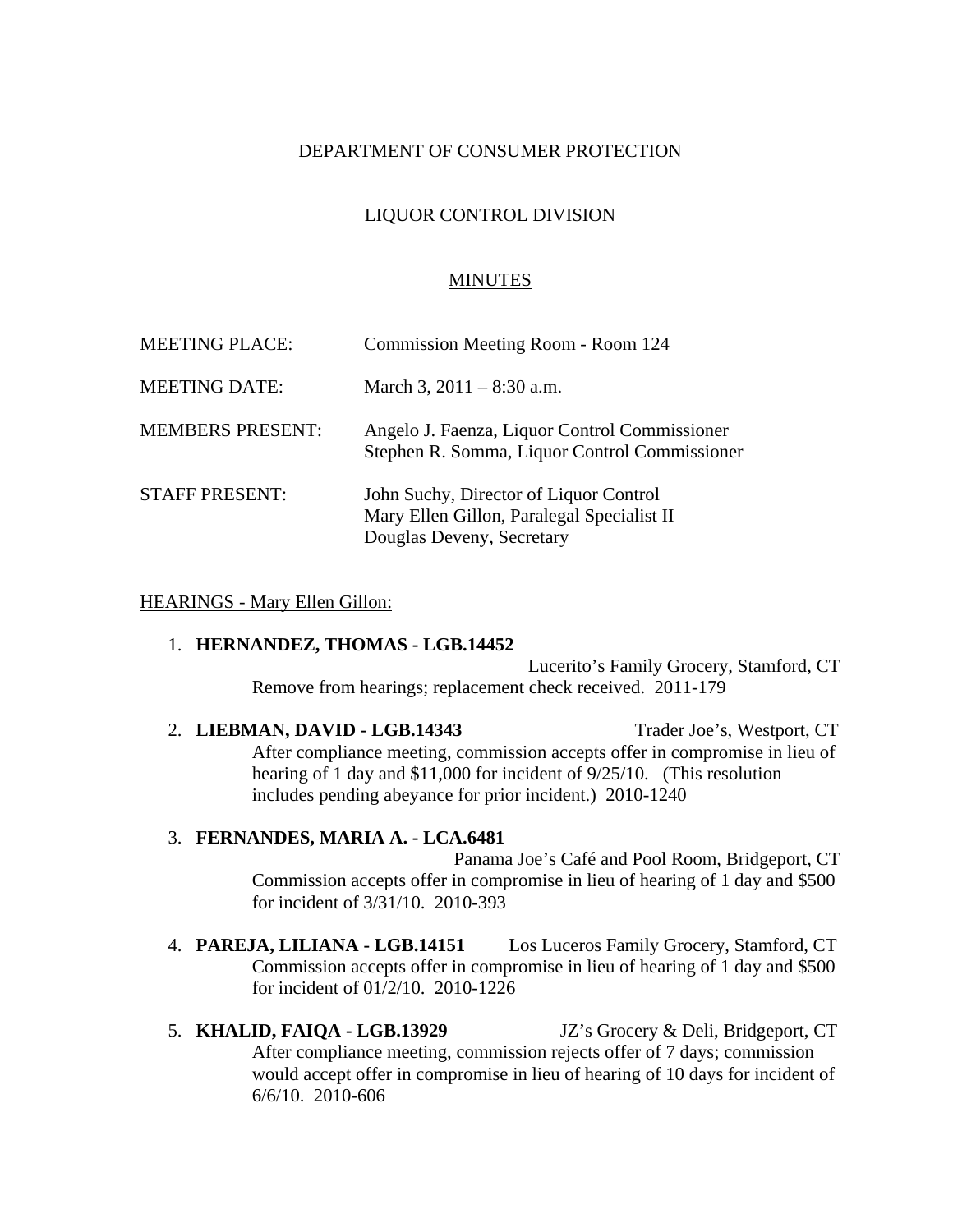Liquor Control Minutes March 3, 2011 Page 2 of 6

#### 6. **VELEZ, DALTON - LCA.6815** Dalton's, North Branford, CT

After compliance meting, commission would accept offer in compromise in lieu of hearing of 5 days and \$1,250 for incidents of 12/27/09 and 7/30/10. 2010-57

## 7. **FUSCO, ROBERT J. - LGB.12651** Robert's Food Center, Madison, CT After compliance meeting, commission would accept offer in compromise in lieu of hearing of 3 days and \$750 of which 2 days and \$500 would be held in abeyance for 6 months, for incident of 6/5/10. 2010-577

8. **PANG, LAN KWOK - LIR.14794** Butterfly Restaurant, West Hartford, CT After compliance meeting, commission would accept offer in compromise in lieu of hearing of 3 days and \$750 of which 2 days and \$500 would be held in abeyance for 6 months, for incident of 1/7/10. 2010-13

### 9. **BERUBE, ROBERT - LIP.14228**

Rob's Wine and Spirit Shoppe, Plainfield, CT After compliance meeting, commission would accept offer in compromise in lieu of hearing of 3 days and \$750 of which 2 days and \$500 would be held in abeyance for 6 months for incident of 3/20/10. 2010-341

# 10. **PERUGINI, ROBERT - LCA.5541** Red Rooster Café, Winsted, CT After compliance meeting, commission would accept offer in compromise in lieu of hearing of 1 day and \$500 for incident of 12/8/09. 2010-387

11. **RECINE, ANGELO - LIR.16438** Stonybrook Restaurant, Stratford, CT After compliance meeting, commission would accept offer in comprise in lieu of hearing of 3 days and \$750 of which 2 days would be held in abeyance for 6 months, for incident of 11/28/10. 2010-1560

## 12. **BANNERMAN, JASON - LIP.13824**

New Hartford Wine & Beverage, New Hartford, CT After compliance meeting, commission would accept offer in compromise in lieu of hearing of 3 days and \$750 of which 2 days and \$250 would be held in abeyance for 6 months, for incident of 6/18/10. 2010-695

# 13. **LYTRAS, PETER - LIR.14013** Midway Restaurant, Ashford, CT After compliance meeting, commission would accept offer in compromise in lieu of hearing of 3 days and \$750 of which 2 days would be held in abeyance for 6 months, for incident of 9/17/10. 2010-1037

14. **DEPENA, HENRY - LGB.13225** Los Cubanitos Market, Hartford, CT After compliance meeting, commission would accept offer in compromise in lieu of hearing of 30 days suspension, file new application, seal interior access to adjoining bakery, for incidents of 2003, 9/9/10. 2010-993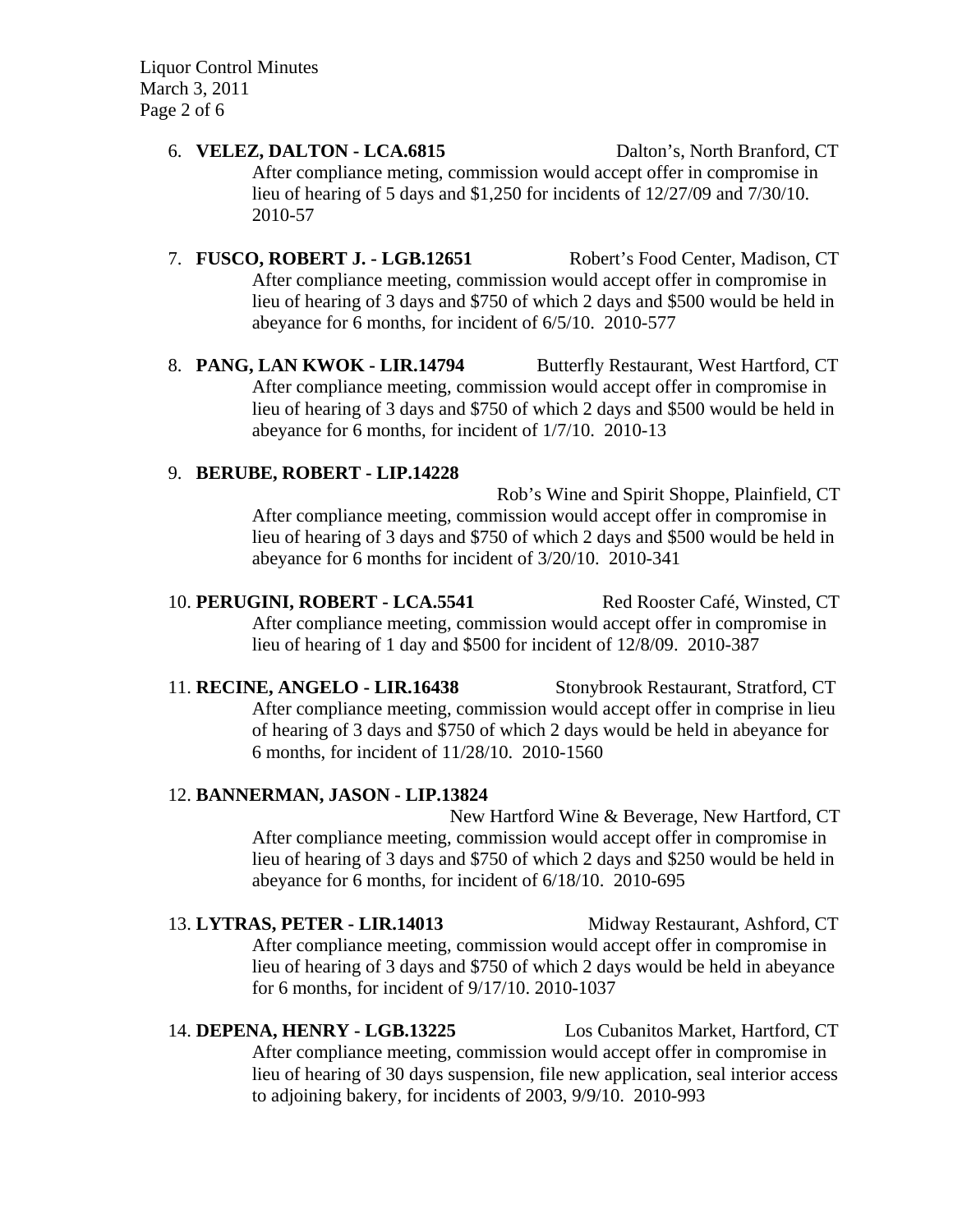Liquor Control Minutes March 3, 2011 Page 3 of 6

> 15. **MOREL, FRANCESCO - LGB.13198** Amigo Grocery, Hartford, CT Commission requests written warning be sent to Edwin F. Chestard concerning incidents of 5/17/10, 6/16/10 and 12/1/10. 2010-1565, 2010-671

### PROVISIONAL PERMITS:

**16. REYES, RICHARD – LIR.18306** Meson Restaurant, Danbury, CT Commission approves to issue provisional permit upon receipt of stipulated agreement, \$500 fee, copy of CT sales and use tax permit. Commission approved request to waive COD requirement for provisional permit.

**17. KISH, JULIA – LIR.18309** Blue Moon Ultra Lounge, Bridgeport, CT Commission approves to issue provisional permit upon receipt of stipulated agreement, \$500 fee, cancel old permit LIR.17488, bill of sale, seller's affidavit, additional \$50 permit fee, CT sales and use tax permit. Endorse 1 ACB. Commission approved request to waive COD requirement for provisional permit.

18. **MANGANO, VINCENT J. – LCA.7260** Neutral Ground, Bridgeport, CT Commission approves to issue provisional permit upon receipt of stipulated agreement, \$500 fee. Endorse patio. Commission approved request to waive COD requirement for provisional permit.

**19. ARNAL, LIONEL – LIR.18310** Bon Appetit Café, Fairfield, CT Commission approves to issue provisional permit upon receipt of stipulated agreement, \$500 fee. Commission approved request to waive COD requirement for provisional permit.

**20. LACONTE, LAWRENCE J. – LRC.263** Vazzano's Four Seasons, Stratford, CT Commission approves to issue provisional permit upon receipt of stipulated agreement. Endorse 1 ACB. Commission approved request to waive COD requirement for provisional permit.

**21. BHAVSAR, BHAIRAV – LIR.18312** Ike's Family Restaurant, Enfield, CT Commission approves to issue provisional permit upon receipt of stipulated agreement, \$500 fee, cancel old permit LIR.17314, bill of sale, seller's affidavit, executed copy of lease. Commission approved request to waive COD requirement for provisional permit.

### **22. CUTLER, JASON L. – LCA.7269** Pulse, New Haven, CT

Commission approves to issue provisional permit upon receipt of stipulated agreement, \$500 fee, copy of CT sales and use tax permit. Commission approved request to waive COD requirement for provisional permit.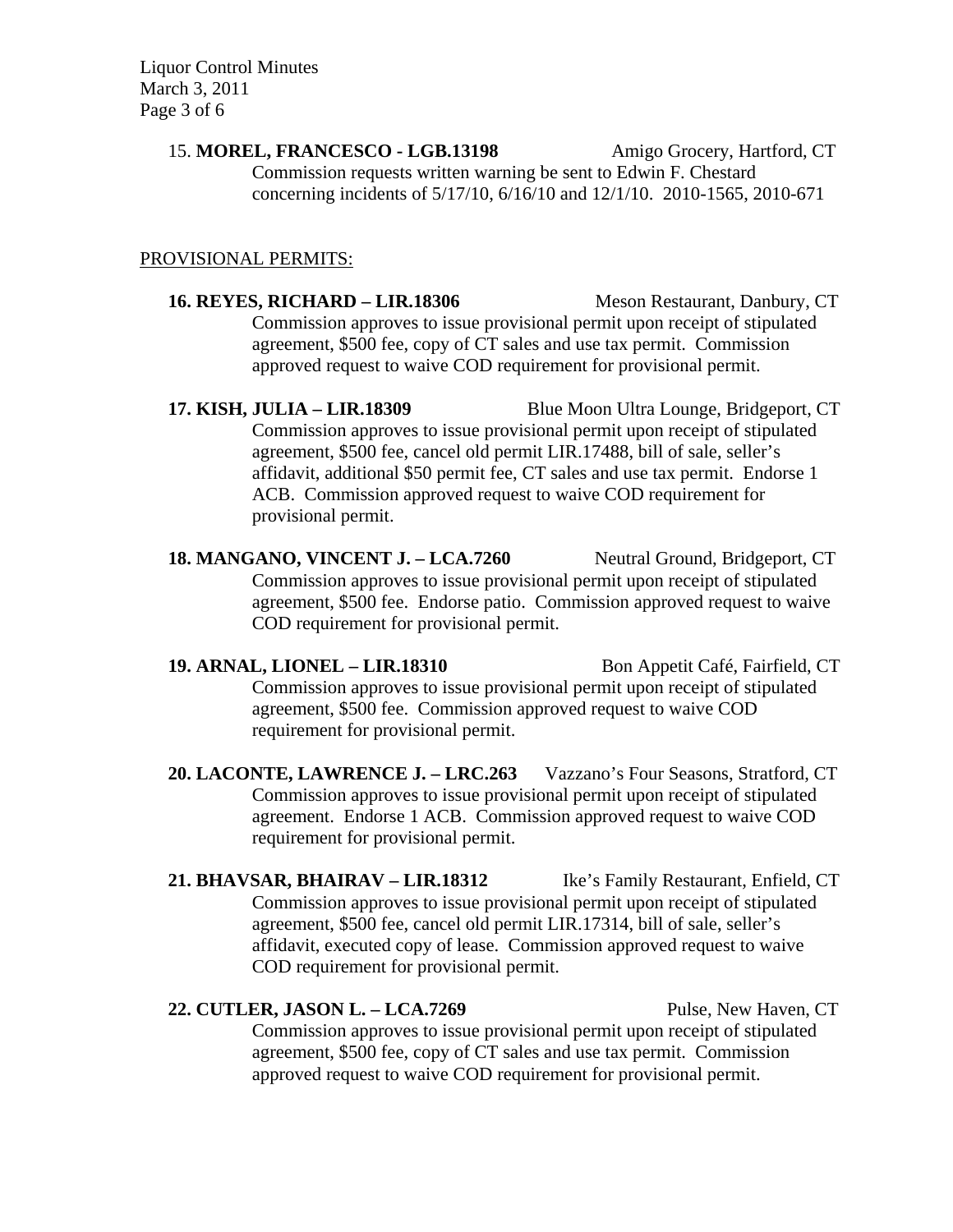Liquor Control Minutes March 3, 2011 Page 4 of 6

#### PROVISIONAL PERMIT EXTENSIONS:

#### **23. STEPHENS, KATHERINE C. – LIP.14747.P.CW**

The Study Fine Wine & Spirits, Greenwich, CT Commission approved request to extend provisional permit.

**24. NICHOLS, JASON E. – LBA.208.P.CW** High Rollers, Mashantucket, CT Commission approved request to extend provisional permit.

25. **SIMPSON, JEFFREY A. – LIR.18193.P.CW** Goodlife Grill, Granby, CT Commission approved request to extend provisional permit for 60 days.

#### FINAL PERMITS:

| 26. RIVER VALLEY WINE CELLARS - LTR.177    | Hawthorne, NY |
|--------------------------------------------|---------------|
| Commission approved to issue final permit. |               |
|                                            |               |

- 27. **ATOMIC BRANDS INC LSB.791** Chicago, IL Commission approved to issue final permit.
- 28. **WWRD INC LSL.1324** Windsor, CA Commission approved to issue final permit.
- 29. **LINDEN BULK TRANSPORTATION COMPANY LTR.178** Linden, NJ Commission approved to issue final permit.

#### 30. **PFORZHEIMER, CARL A. – LIR.18267.P.CW**

Barcelona Restaurant and Wine Bar, West Hartford, CT Commission approves to issue final permit upon receipt of publication notice. Endorse patio.

### 31. **FIOCCOLA, MICHAEL A. – LCA.7270.P.CW**

Buster's Billiards, New Milford, CT Commission approves to issue final permit when in receipt of 8x10 photos of completed barroom and trade name sign.

### 32. **D'ANTONIO, PAMELA – LIR.18104.P.CW**

Manhattan's Bar & Grill Inc, New Haven, CT Commission approves to issue final permit upon receipt of publication notice. Commission approved application for transfer of stock and Darwin Andrade as substitute permittee.

33. **JARVIS, ROBERT T. – LIP.14778** Quiet Corner Spirits, North Grosvenordale, CT Commission approved to issue final permit.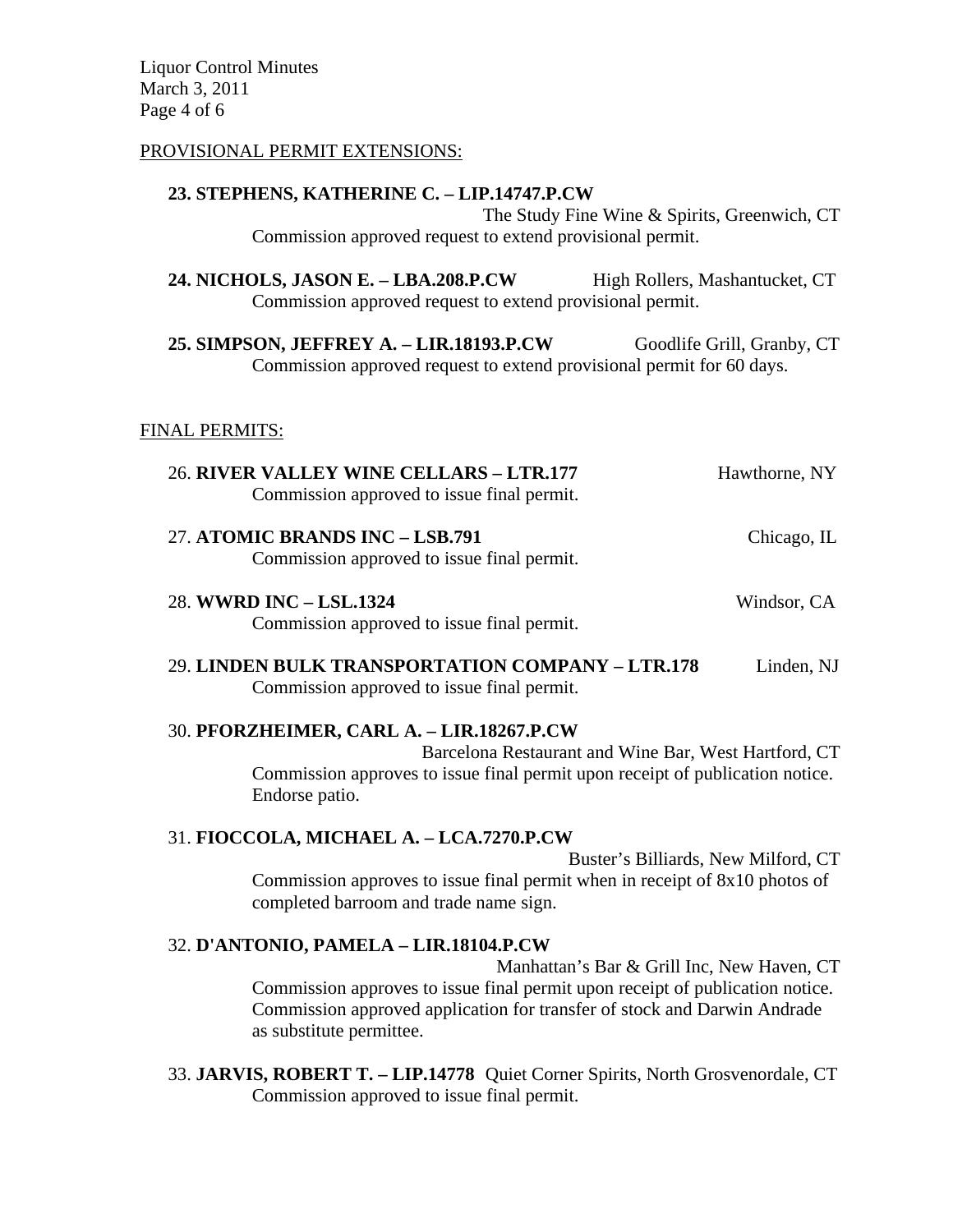Liquor Control Minutes March 3, 2011 Page 5 of 6

> 34. **KISHIDA, KOHEI – LIR.18136** Umi Sushi & Tapas, West Hartford, CT Commission approves to issue final permit upon receipt of 8x10 photos of completed premises (including exterior, interior dining room, service bar area, kitchen). Endorse service bar only. NOTE: Permit MUST be issued by 4/26/11.

#### OTHER:

- 35. **SCANLON, ROBERT D. JR. LGB.12013** Beechwood Supermarket, Shelton, CT Commission approved application for transfer of stock.
- 36. **MASTRONI, ROBERT F. LIP.14744** Discount Wine & Spirits, Newtown, CT Commission approved request for transfer of interest when in receipt of completed form by Michael Kerler for authorization of the backer legal entity for release of financial information, CT sales and use tax permit, 8x10 photo of trade name "Discount Wine and Liquors", proof of filing with secretary of state's office, amendment of Krysanth LLC changing member to Michael Kerler, substitute permittee application and \$30 fee for Michael Kerler.
- 37. **MAREK, MILES P. LTH.78** Fairfield Theatre Company, Fairfield, CT Commission endorsed permit with permanent extension of use and additional consumer bar.
- 38. **MACKNICKI, JOSEPH LCA.5465** Jonathan's Pub & Café, Willimantic, CT Commission endorsed permit with permanent extension of use and additional consumer bar.
- 39. **NADEAU, ROBERT C. LIC.2061** VFW Post 6875, Wauregan, CT Commission discussed letter of request and will follow up with a letter of inquiry.
- 40. **SADLOSKI, BETH W. LIS.2277** 35 Degrees Distribution, Sandy Hook, CT Commission approved application for liquor wholesaler salesman certificate.
- 41. **RYDECKI, KEVIN LIP.13140** Saugatuck Wine & Spirits, Westport, CT Commission approved Carmai L. Rydecki as substitute permittee.
- 42. **VERTUCCI, ALAN JR. LIP.12902** Al's Warehouse, Norwalk, CT Commission approved Alan Vertucci as substitute permittee.
- 43. **VERTUCCI, ALAN JR. LIP.12006** Al's Warehouse, Norwalk, CT Commission approved James T. Cain as substitute permittee.
- 44. **SCHROEN, RICHARD J. LIH.1739-C** Hilton Garden Inn, Danbury, CT Commission approved Lisa Marie Brady as substitute permittee.